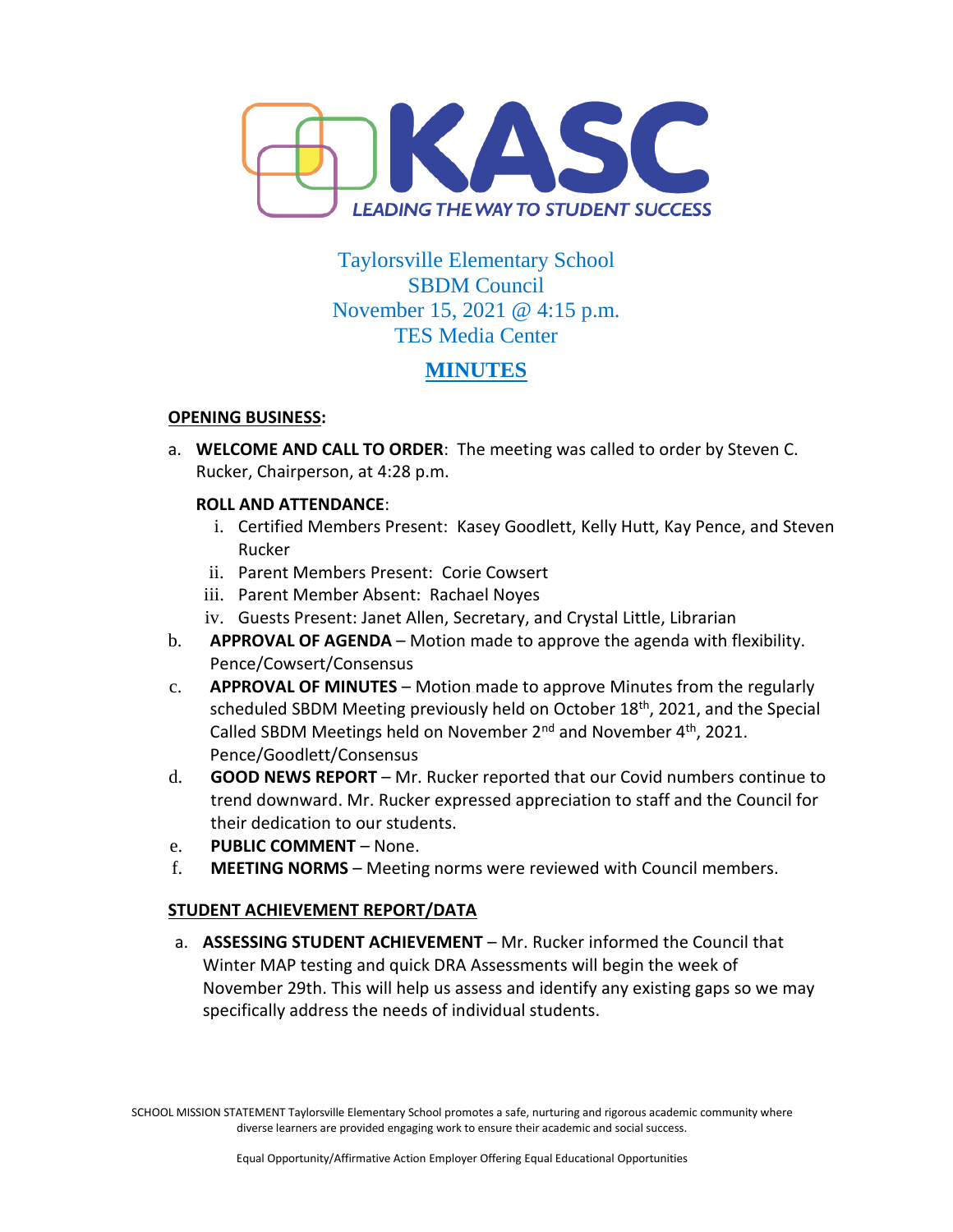#### **SCHOOL IMPROVEMENT PLANNING**

a. **MATH CURRICULUM ALIGNMENT** – Ms. Pence expressed concern that Engage NY does not encompass all of the Kentucky standards. She inquired as to what the plan is to ensure that these standards are being met and how we can supplement Engage NY instruction to meet these standards. Mrs. Pence stated that she is planning to address this with the Curriculum Team and Instructional Coach. Mrs. Hutt further added that the Engage NY online program has been updated and no longer matches the binder. She stated that it is necessary to ensure that the math curriculum binder is updated and aligned with the standards for each grade level. Per Mr. Rucker, we will address this in the PD Plan.

# **BUDGET**

- a. **TREASURER'S REPORT** A motion was made to accept the Treasurer's Report as presented. Hutt/Pence/Consensus
- b. **JUMP ROPE FOR HEART FUNDRAISER** Approved. Goodlett/Cowsert/Consensus
- c. **LOVE FOR ANIMALS FUNDRAISER**  Approved. Goodlett/Cowsert/Consensus

# **COMMITTEE REPORTS**

a. **FRYSC ADVISORY COUNCIL MEETING MINUTES** – Minutes from the FRYSC Advisory Council Meetings previously held on September 9<sup>th</sup>, 2021, and November 4<sup>th</sup>, 2021, were presented and reviewed.

#### **BYLAW OR POLICY REVIEW/READINGS/ADOPTION**

a. **REVIEW OF HOMEWORK POLICY** – Mrs. Pence brought to the attention of the Council that students are not reading because teachers are not mandating it as part of their homework. Mrs. Pence requested clarification of our expectations. Mr. Rucker suggested that we take a weekly approach and use a choice board. He is going to refer this to the Instructional Practices Committee to request two volunteers from every team to meet and discuss a unified homework policy.

#### **OLD BUSINESS** – None.

**NEW BUSINESS** – Mrs. Hutt brought up that the trash is overflowing in the cans outside and trash is being blown all around the playground. Mr. Rucker will order trash cans and carousels that can be brought in every evening and emptied by our custodians.

#### **ONGOING LEARNING**

- a. **MAJOR ROLES OF SCHOOL BOARD AND COUNCILS** Mr. Rucker reviewed the roles of school boards and councils with SBDM. Discussion and the opportunity to ask questions ensued.
- b. **IMPACT KENTUCKY WORKING CONDITIONS SURVEY** Mr. Rucker informed the Council that the survey was administered at the Faculty Meeting on November  $1<sup>st</sup>$ .

SCHOOL MISSION STATEMENT Taylorsville Elementary School promotes a safe, nurturing and rigorous academic community where diverse learners are provided engaging work to ensure their academic and social success.